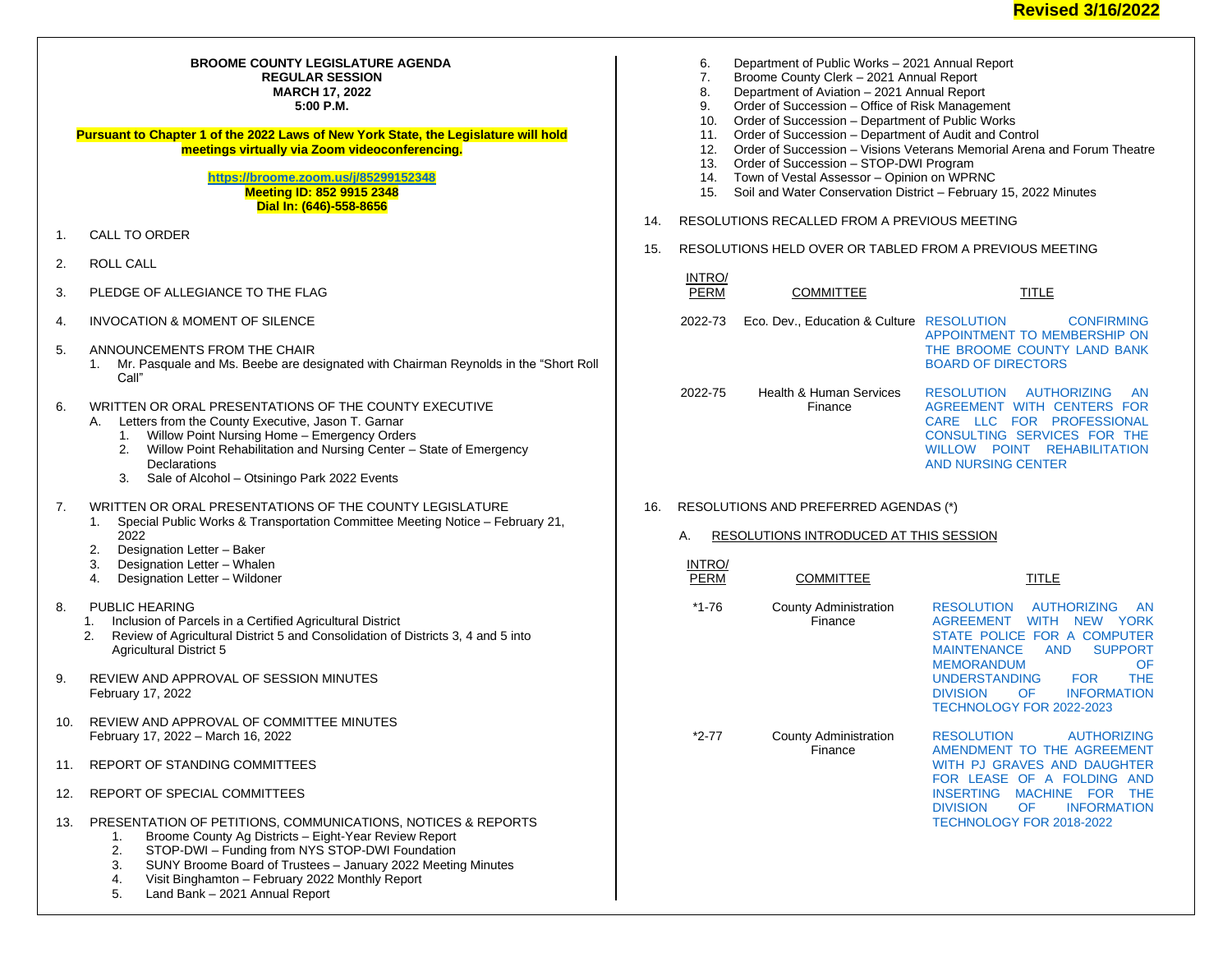| *3-78     | <b>County Administration</b><br>Finance                                               | <b>RESOLUTION</b><br><b>AUTHORIZING</b><br><b>AN</b><br>AGREEMENT WITH PRIME CARE<br>MEDICAL OF NEW YORK, INC., FOR A<br>COMPUTER MAINTENANCE<br>AND<br>SUPPORT AND PHONE USAGE<br><b>MEMORANDUM</b><br>OF<br><b>THE</b><br><b>UNDERSTANDING</b><br><b>FOR</b><br>OF<br><b>INFORMATION</b><br><b>DIVISION</b>                           | *10-85     | Eco. Dev., Education & Culture            | RESOLUTION DESIGNATING THE<br><b>BROOME COUNTY LEGISLATURE AS</b><br>LEAD AGENCY AND ISSUING A<br>NEGATIVE DECLARATION IN A SEQR<br>DETERMINATION FOR THE REVIEW<br><b>AND</b><br><b>CONSOLIDATION</b><br>OF<br><b>AGRICULTURAL DISTRICT NO. 5</b>                                                                                                |
|-----------|---------------------------------------------------------------------------------------|-----------------------------------------------------------------------------------------------------------------------------------------------------------------------------------------------------------------------------------------------------------------------------------------------------------------------------------------|------------|-------------------------------------------|---------------------------------------------------------------------------------------------------------------------------------------------------------------------------------------------------------------------------------------------------------------------------------------------------------------------------------------------------|
| *4-79     | <b>County Administration</b><br>Finance                                               | TECHNOLOGY FOR 2022-2025<br><b>AUTHORIZING</b><br><b>RESOLUTION</b><br><b>AN</b><br><b>AGREEMENT WITH AMERICAN GRILL</b><br><b>PHONE</b><br><b>SERVICE</b><br><b>FOR</b><br>A<br><b>MEMORANDUM</b><br>OF<br><b>UNDERSTANDING</b><br><b>THE</b><br><b>FOR</b><br><b>DIVISION</b><br>OF<br><b>INFORMATION</b><br>TECHNOLOGY FOR 2021-2026 | *11-86     | Eco. Dev., Education & Culture            | <b>RESOLUTION AUTHORIZING A PLAN</b><br>FOR THE CONSOLIDATION OF<br>BROOME COUNTY AGRICULTURAL<br>DISTRICTS NOS. 3, 4 AND 5 INTO<br>BROOME COUNTY AGRICULTURAL<br><b>DISTRICT NO. 5, MODIFICATION AND</b><br>RECERTIFICATION OF BROOME<br><b>COUNTY AGRICULTURAL DISTRICT 5</b><br>PURSUANT TO SECTIONS 303-A AND<br>303-C OF THE AGRICULTURE AND |
| $*5-80$   | Eco. Dev., Education & Culture RESOLUTION<br>Finance                                  | <b>AUTHORIZING</b><br><b>ACCEPTANCE OF NEW YORK STATE</b>                                                                                                                                                                                                                                                                               |            |                                           | <b>MARKETS LAW</b>                                                                                                                                                                                                                                                                                                                                |
|           |                                                                                       | SYSTEMS CHANGE AND INCLUSIVE<br>OPPORTUNITIES NETWORK (NY<br><b>SCION) PROGRAM GRANT FOR THE</b><br>OFFICE OF EMPLOYMENT AND<br><b>TRAINING</b><br><b>AND</b><br><b>ADOPTING</b><br>$\overline{A}$<br><b>PROGRAM BUDGET FOR 2022</b>                                                                                                    | $*12-87$   | Eco. Dev., Education & Culture            | <b>RESOLUTION</b><br><b>AUTHORIZING</b><br><b>WITH</b><br><b>AGREEMENTS</b><br><b>VARIOUS</b><br>PROPERTY OWNERS WITHIN THE<br><b>BINGHAMTON, JOHNSON CITY AND</b><br><b>ENDICOTT IDISTRICTS</b>                                                                                                                                                  |
| $*6 - 81$ | Finance                                                                               | Eco. Dev., Education & Culture  RESOLUTION  AUTHORIZING<br><b>AN</b><br>AGREEMENT WITH IDEA KRAFT FOR<br>PROFESSIONAL SERVICES FOR THE<br>OFFICE OF EMPLOYMENT AND<br><b>TRAINING FOR 2022</b>                                                                                                                                          | $*13 - 88$ | Eco. Dev., Education & Culture<br>Finance | <b>RESOLUTION</b><br><b>AUTHORIZING</b><br><b>WITH</b><br><b>AGREEMENTS</b><br><b>VARIOUS</b><br>ARTISTS TO DISPLAY PUBLIC ART<br>THROUGH THE IDISTRICTS MURALS<br><b>MOSAICS</b><br><b>PUBLIC</b><br><b>AND</b><br><b>ART</b><br>PROGRAM FOR THE DEPARTMENT<br>OF PLANNING FOR 2022-2024                                                         |
| $7 - 82$  | Finance<br><b>Public Works &amp; Transportation</b><br>Eco. Dev., Education & Culture | RESOLUTION AMENDING THE 2021<br>CAPITAL IMPROVEMENT PROGRAM                                                                                                                                                                                                                                                                             | *14-89     | Eco. Dev., Education & Culture<br>Finance | <b>RESOLUTION</b><br><b>AUTHORIZING</b><br>AMENDMENT TO THE AGREEMENT<br><b>WITH VARIOUS ARTISTS TO DISPLAY</b>                                                                                                                                                                                                                                   |
| $*8-83$   | Eco. Dev., Education & Culture                                                        | RESOLUTION DESIGNATING THE<br><b>BROOME COUNTY LEGISLATURE AS</b><br>LEAD AGENCY WITH RESPECT TO<br>BROOME COUNTY AGRICULTURAL<br><b>DISTRICT NO. 5 AND RENDERING A</b><br>"NEGATIVE DECLARATION" WITH                                                                                                                                  |            |                                           | <b>PUBLIC</b><br>ART<br><b>THROUGH</b><br><b>THE</b><br><b>IDISTRICTS MURALS AND MOSAICS</b><br>PUBLIC ART PROGRAM FOR THE<br>DEPARTMENT OF PLANNING FOR<br>2021-2024                                                                                                                                                                             |
|           |                                                                                       | <b>RESPECT THERETO</b>                                                                                                                                                                                                                                                                                                                  | $*15-90$   | Finance                                   | RESOLUTION AUTHORIZING<br><b>THE</b><br>REINSTATEMENT OF TAXES AND                                                                                                                                                                                                                                                                                |
| $*9 - 84$ | Eco. Dev., Education & Culture                                                        | RESOLUTION ADOPTING A PLAN<br><b>FOR</b><br><b>THE</b><br><b>MODIFICATION</b><br>- OF<br>BROOME COUNTY AGRICULTURAL<br>DISTRICTS NO. 5 PURSUANT TO                                                                                                                                                                                      |            |                                           | APPROVING THE SALE OF IN-REM<br>FORECLOSURE PROPERTY TO THE<br><b>FORMER OWNERS</b>                                                                                                                                                                                                                                                               |
|           |                                                                                       | $303-b$<br><b>SECTION</b><br>OF<br><b>THE</b><br><b>AGRICULTURE AND MARKETS LAW</b>                                                                                                                                                                                                                                                     | $*16-91$   | Finance                                   | RESOLUTION AUTHORIZING THE<br>REINSTATEMENT OF CANCELLED<br>TAXES ON A PARCEL IN THE TOWN<br>OF UNION AND IN THE TOWN OF<br><b>WINDSOR</b>                                                                                                                                                                                                        |
|           |                                                                                       |                                                                                                                                                                                                                                                                                                                                         |            |                                           |                                                                                                                                                                                                                                                                                                                                                   |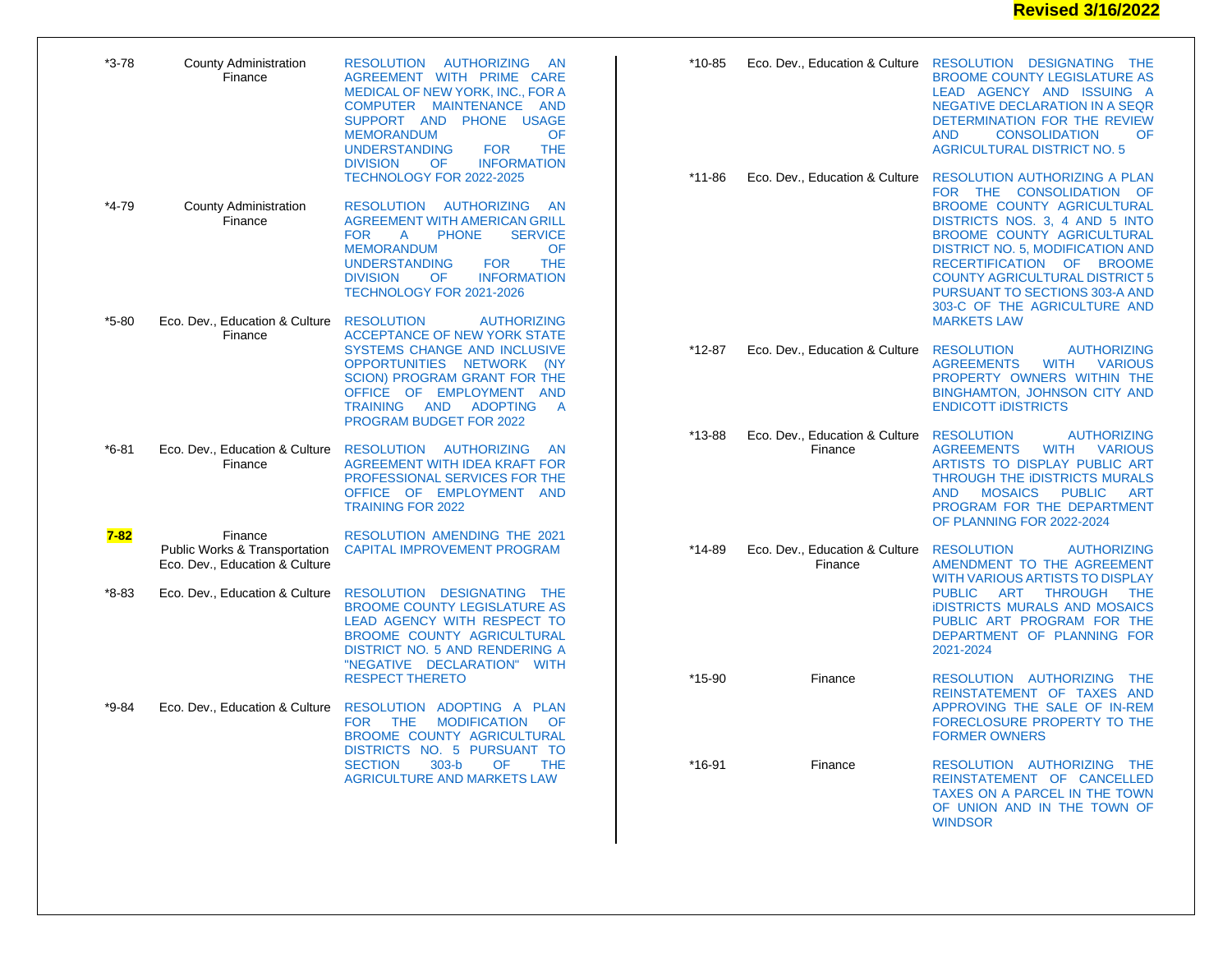## **Revised 3/16/2022**

| *17-92   | <b>Health &amp; Human Services</b>              | <b>RESOLUTION</b><br><b>CONFIRMING</b><br>APPOINTMENTS TO MEMBERSHIP<br>ON THE BROOME COUNTY YOUTH<br><b>BUREAU ADVISORY BOARD</b>                                                                                                                                                                            | *24-99      | Health & Human Services<br>Personnel<br>Finance            | <b>AUTHORIZING</b><br><b>RESOLUTION</b><br>HEALTHY<br>RENEWAL OF<br><b>THE</b><br><b>NEIGHBORHOODS</b><br><b>PROGRAM</b><br><b>GRANT FOR THE DEPARTMENT OF</b><br><b>AND</b><br><b>ADOPTING</b><br><b>HEALTH</b><br>A                                                         |
|----------|-------------------------------------------------|---------------------------------------------------------------------------------------------------------------------------------------------------------------------------------------------------------------------------------------------------------------------------------------------------------------|-------------|------------------------------------------------------------|-------------------------------------------------------------------------------------------------------------------------------------------------------------------------------------------------------------------------------------------------------------------------------|
| *18-93   | <b>Health &amp; Human Services</b><br>Finance   | <b>RESOLUTION</b><br><b>AUTHORIZING</b><br>RENEWAL OF THE FLEXIBLE FUNDS<br>FOR FAMILY SERVICES PROGRAM<br>FOR THE DEPARTMENT OF SOCIAL<br><b>SERVICES, ADOPTING A PROGRAM</b><br>BUDGET AND RENEWING THE<br><b>AGREEMENTS WITH THE BROOME</b><br>COUNTY COUNCIL OF CHURCHES<br><b>AND RISE FOR 2022-2023</b> | $*25-100$   | Health & Human Services<br>Personnel<br>Finance            | PROGRAM BUDGET FOR 2022-2023<br><b>RESOLUTION</b><br><b>AUTHORIZING</b><br>RENEWAL OF THE YOUTH TOBACCO<br>ENFORCEMENT AND PREVENTION<br><b>PROGRAM</b><br><b>GRANT</b><br><b>FOR</b><br><b>THE</b><br>DEPARTMENT OF HEALTH AND<br>ADOPTING A PROGRAM BUDGET<br>FOR 2022-2023 |
| *19-94   | <b>Health &amp; Human Services</b><br>Finance   | <b>RESOLUTION</b><br><b>AUTHORIZING</b><br>RENEWAL OF THE HOMELESS CODE<br>BLUE PROGRAM GRANT FOR THE<br>OF<br><b>DEPARTMENT</b><br><b>SOCIAL</b><br>SERVICES, ADOPTING A PROGRAM<br><b>RENEWING</b><br>BUDGET, AND<br>- AN<br><b>THE</b><br><b>AGREEMENT</b><br><b>WITH</b>                                  | *26-101     | <b>Health &amp; Human Services</b><br>Personnel<br>Finance | <b>AUTHORIZING</b><br><b>RESOLUTION</b><br>RENEWAL OF THE ENHANCED<br>WATER SUPPLY PROGRAM GRANT<br>FOR THE DEPARTMENT OF HEALTH<br>AND ADOPTING A PROGRAM<br><b>BUDGET FOR 2022-2023</b>                                                                                     |
|          |                                                 | VOLUNTEERS OF AMERICA, THE<br>YWCA, THE YMCA AND<br>- A-1<br>COURTESY CAB TO ADMINISTER<br>SAID PROGRAM FOR 2021-2022                                                                                                                                                                                         | *27-102     | <b>Health &amp; Human Services</b><br>Finance              | <b>RESOLUTION</b><br>AUTHORIZING<br>– AN<br><b>AGREEMENT</b><br><b>WITH</b><br><b>VARIOUS</b><br><b>MEET</b><br><b>VENDORS</b><br>TO<br><b>THE</b><br>OBJECTIVES OF THE ELC-COVID-19<br>SCHOOL TESTING GRANT FOR THE                                                          |
| $*20-95$ | <b>Health &amp; Human Services</b>              | <b>RESOLUTION</b><br><b>AUTHORIZING</b><br>AMENDMENT TO THE AGREEMENT<br>WITH VARIOUS HOTELS/MOTELS<br>FOR EMERGENCY HOUSING FOR<br><b>HOMELESS</b><br><b>FOR</b><br><b>THE</b><br>THE.<br>DEPARTMENT OF SOCIAL SERVICES<br><b>FOR 2022</b>                                                                   | *28-103     | <b>Health &amp; Human Services</b><br>Personnel<br>Finance | <b>HEALTH DEPARTMENT FOR 2022</b><br><b>RESOLUTION</b><br><b>AUTHORIZING</b><br>RENEWAL OF THE EXPANDED IN-<br>HOME SERVICES FOR THE ELDERLY<br>PROGRAM (EISEP) GRANT FOR THE<br>OFFICE FOR AGING AND ADOPTING<br>A PROGRAM BUDGET FOR 2022-2023                              |
| *21-96   | <b>Health &amp; Human Services</b><br>Finance   | RESOLUTION AUTHORIZING THE<br>ENTERING INTO AN AGREEMENT<br><b>CHILDREN'S</b><br><b>HOME</b><br><b>WITH</b><br>- OF<br>WYOMING CONFERENCE (CHOWC)<br>FOR JUVENILE JUSTICE YOUTH<br><b>ALTERNATIVES</b><br><b>FOR</b><br><b>THE</b><br>DEPARTMENT OF SOCIAL SERVICES<br><b>FOR THE PERIOD 2021-2022</b>        | *29-104     | <b>Health &amp; Human Services</b><br>Personnel<br>Finance | <b>AUTHORIZING</b><br><b>RESOLUTION</b><br>RENEWAL OF THE COMMUNITY<br>FOR THE ELDERLY<br><b>SERVICES</b><br>PROGRAM GRANT FOR THE OFFICE<br>FOR AGING AND ADOPTING A<br>PROGRAM BUDGET FOR 2022-2023                                                                         |
| *22-97   | <b>Health &amp; Human Services</b><br>Finance   | <b>RESOLUTION</b><br><b>AUTHORIZING</b><br>RENEWAL OF THE CHILD FATALITY<br>REVIEW TEAM PROGRAM GRANT<br>FOR THE DEPARTMENT OF HEALTH<br>AND ADOPTING A PROGRAM<br><b>BUDGET FOR 2022-2023</b>                                                                                                                | $*30 - 105$ | Health & Human Services<br>Personnel<br>Finance            | <b>AUTHORIZING</b><br><b>RESOLUTION</b><br>RENEWAL OF THE WELLNESS IN<br>NUTRITION (WIN) PROGRAM GRANT<br>FOR THE OFFICE FOR AGING AND<br>ADOPTING A PROGRAM BUDGET<br>FOR 2022-2023                                                                                          |
| *23-98   | Health & Human Services<br>Personnel<br>Finance | <b>RESOLUTION</b><br><b>AUTHORIZING</b><br>RENEWAL OF THE IMMUNIZATION<br>ACTION PLAN GRANT FOR THE<br>DEPARTMENT OF HEALTH AND<br>ADOPTING A PROGRAM BUDGET<br>FOR 2022-2023                                                                                                                                 | *31-106     | Health & Human Services<br>Finance                         | <b>RESOLUTION</b><br><b>AUTHORIZING</b><br>RENEWAL OF THE NEW YORK<br><b>CONNECTS</b><br><b>EXPANSION</b><br><b>AND</b><br>ENHANCEMENT (E&E) PROGRAM<br><b>GRANT FOR THE OFFICE FOR AGING</b><br>AND ADOPTING A PROGRAM<br><b>BUDGET FOR 2022-2023</b>                        |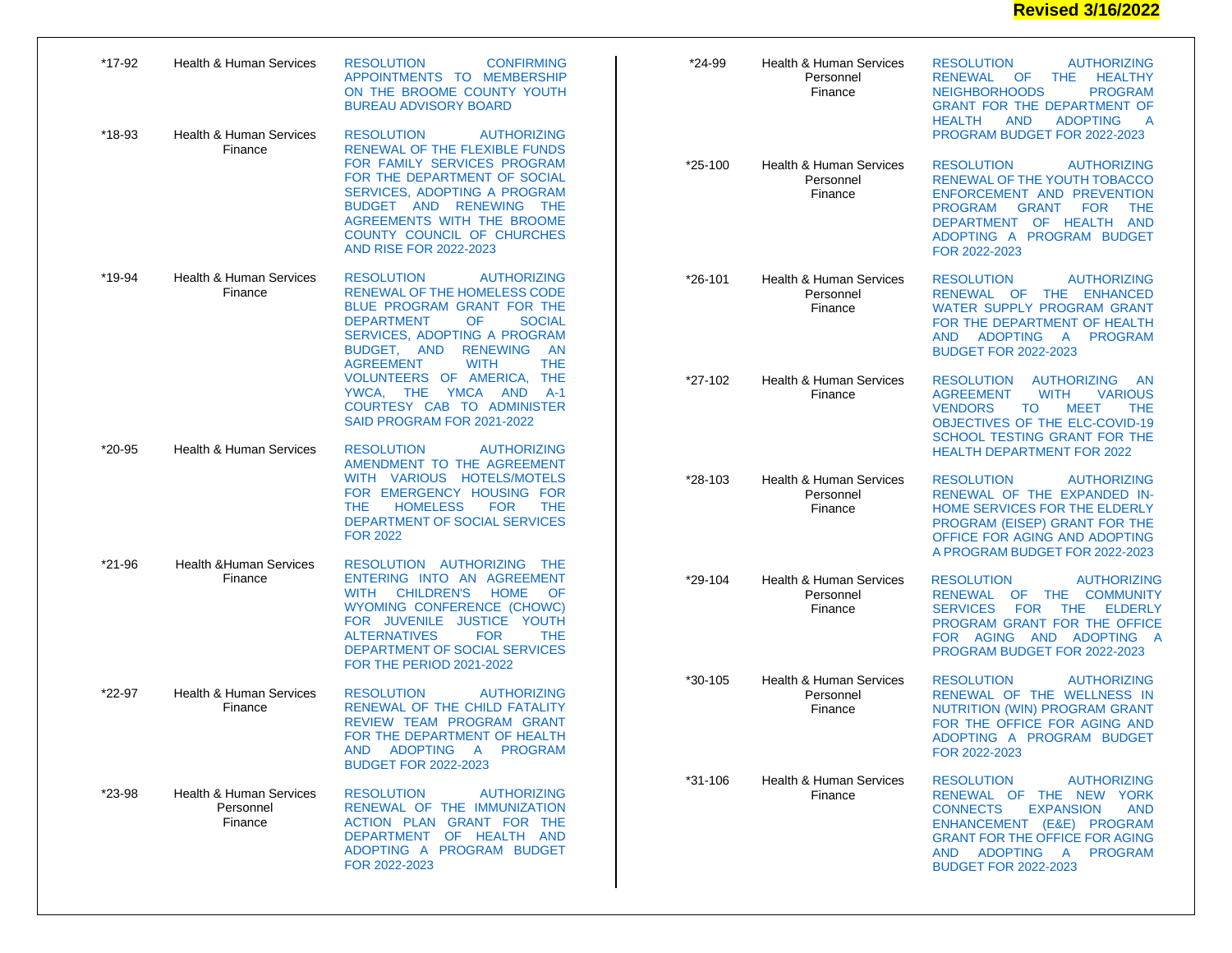## **Revised 3/16/2022**

| *32-107     | Finance                                              | <b>RESOLUTION</b><br><b>AUTHORIZING</b><br>RENEWAL OF THE UNMET NEED<br>PROGRAM GRANT FOR THE OFFICE<br>FOR AGING AND ADOPTING A<br>PROGRAM BUDGET FOR 2022-2023                                                                                                                                                                                                                                                                                                                                          | $*40-115$   | Personnel<br><b>Health &amp; Human Services</b><br>Finance | <b>RESOLUTION</b><br><b>AUTHORIZING</b><br>PERSONNEL CHANGE REQUESTS<br><b>POINT</b><br><b>FOR</b><br><b>WILLOW</b><br><b>THE</b><br>REHABILITATION AND NURSING<br><b>CENTER</b>                                                      |
|-------------|------------------------------------------------------|-----------------------------------------------------------------------------------------------------------------------------------------------------------------------------------------------------------------------------------------------------------------------------------------------------------------------------------------------------------------------------------------------------------------------------------------------------------------------------------------------------------|-------------|------------------------------------------------------------|---------------------------------------------------------------------------------------------------------------------------------------------------------------------------------------------------------------------------------------|
| *33-108     | Health & Human Services<br>Finance                   | <b>AUTHORIZING</b><br><b>RESOLUTION</b><br><b>RENEWAL</b><br><b>THE</b><br>HEALTH<br>OF.<br><b>INSURANCE</b><br>INFORMATION AND<br><b>COUNSELING</b><br><b>ASSISTANCE</b><br>PROGRAM GRANT, ADOPTING A<br>PROGRAM BUDGET AND RENEWING<br>AN AGREEMENT WITH ACTION FOR<br>OLDER PERSONS, INC. FOR 2022-<br>2023                                                                                                                                                                                            | $*41 - 116$ | <b>County Administration</b><br>Finance                    | <b>RESOLUTION</b><br><b>AUTHORIZING</b><br>AN<br><b>NAPOLI</b><br><b>AGREEMENT</b><br><b>WITH</b><br><b>PLLC</b><br><b>FOR</b><br><b>SHKOLNIK</b><br>PROFESSIONAL LEGAL SERVICES<br>FOR THE DEPARTMENTS OF LAW<br><b>AND AVIATION</b> |
|             |                                                      |                                                                                                                                                                                                                                                                                                                                                                                                                                                                                                           | *42-117     | Public Works & Transportation<br>Finance                   | RESOLUTION AUTHORIZING THE<br><b>EXPENDITURE</b><br>OF<br><b>AMERICAN</b><br>RESCUE PLAN ACT (ARPA) FUNDS                                                                                                                             |
| *34-109     | Health & Human Services<br>Finance                   | <b>RESOLUTION</b><br><b>AUTHORIZING</b><br><b>OF</b><br><b>CAREGIVER</b><br><b>RENEWAL</b><br><b>CENTER</b><br><b>RESOURCE</b><br><b>PROGRAM</b><br><b>GRANT FOR THE OFFICE FOR AGING</b><br><b>ADOPTING</b><br><b>PROGRAM</b><br>AND.<br>A<br><b>BUDGET FOR 2022-2023</b><br><b>RESOLUTION</b><br><b>AUTHORIZING</b><br><b>RENEWAL</b><br><b>OF</b><br><b>THE</b><br><b>TRANSPORTATION</b><br><b>PROGRAM</b><br><b>GRANT FOR THE OFFICE FOR AGING</b><br><b>ADOPTING</b><br>AND.<br>A.<br><b>PROGRAM</b> |             |                                                            | AND ADOPTING A PROGRAM GRANT<br><b>BUDGET FOR THE DEPARTMENT OF</b><br><b>AVIATION FOR 2021-2025</b>                                                                                                                                  |
|             |                                                      |                                                                                                                                                                                                                                                                                                                                                                                                                                                                                                           | *43-118     | Public Works & Transportation<br>Finance                   | <b>RESOLUTION</b><br><b>AUTHORIZING</b><br>AMENDMENT TO THE AGREEMENT<br><b>WITH</b><br><b>GHD</b><br><b>CONSULTING</b>                                                                                                               |
| $*35 - 110$ | Health & Human Services<br>Finance                   |                                                                                                                                                                                                                                                                                                                                                                                                                                                                                                           |             |                                                            | ENGINEERS FOR PROFESSIONAL<br>SERVICES FOR THE DIVISION OF<br>SOLID WASTE MANAGEMENT FOR<br>2010-2022                                                                                                                                 |
| *36-111     | <b>Health &amp; Human Services</b><br>Finance        | <b>BUDGET FOR 2022-2023</b><br><b>RESOLUTION</b><br><b>AUTHORIZING</b><br><b>OF</b><br><b>RENEWAL</b><br><b>CONGREGATE</b><br><b>SERVICES</b><br><b>INITIATIVE</b><br>(CSI)                                                                                                                                                                                                                                                                                                                               | *44-119     | Public Works & Transportation<br>Finance                   | <b>RESOLUTION</b><br>AUTHORIZING<br><b>AN</b><br>AGREEMENT WITH THE TOWN OF<br>TRIANGLE FOR SNOW AND ICE<br>CONTROL ON COUNTY ROADS AND<br><b>HIGHWAYS FOR 2022</b>                                                                   |
|             |                                                      | PROGRAM GRANT FOR THE OFFICE<br>FOR AGING AND ADOPTING A<br>PROGRAM BUDGET FOR 2022-2023                                                                                                                                                                                                                                                                                                                                                                                                                  | *45-120     | Personnel<br>Public Safety & Emer. Services<br>Finance     | <b>RESOLUTION AUTHORIZING LABOR</b><br><b>AGREEMENT</b><br><b>WITH</b><br><b>BROOME</b><br><b>COUNTY</b><br><b>SHERIFF'S</b><br><b>LAW</b>                                                                                            |
| *37-112     | <b>Health &amp; Human Services</b><br>Finance        | <b>RESOLUTION</b><br><b>AUTHORIZING</b><br>AMENDMENT TO AN AGREEMENT<br>WITH REGIONAL CARE NETWORK,<br>LLC FOR TEMPORARY HEALTHCARE<br>PROFESSIONALS FOR THE WILLOW<br><b>REHABILITATION</b><br><b>POINT</b><br><b>AND</b><br><b>NURSING CENTER FOR 2022</b>                                                                                                                                                                                                                                              |             |                                                            | <b>OFFICERS</b><br><b>ENFORCEMENT</b><br>ASSOCIATION LOCAL 8500 FOR<br>2020-2024                                                                                                                                                      |
|             |                                                      |                                                                                                                                                                                                                                                                                                                                                                                                                                                                                                           | *46-121     | Public Safety & Emer. Services                             | <b>RESOLUTION</b><br><b>CONFIRMING</b><br>APPOINTMENTS TO MEMBERSHIP<br>ON THE BROOME COUNTY TRAFFIC<br><b>SAFETY BOARD</b>                                                                                                           |
| 38-113      | Personnel<br>Finance                                 | <b>RESOLUTION</b><br><b>AUTHORIZING</b><br>A<br>Public Safety & Emer. Services PERMANENT MERIT PAY STIPEND<br>PROGRAM FOR THE OFFICE OF THE<br><b>DISTRICT ATTORNEY</b>                                                                                                                                                                                                                                                                                                                                   | *47-122     | <b>Health &amp; Human Services</b>                         | <b>RESOLUTION</b><br><b>CONFIRMING</b><br>APPOINTMENT TO MEMBERSHIP ON<br>THE BROOME COUNTY FAMILY<br><b>VIOLENCE PREVENTION COUNCIL</b>                                                                                              |
| *39-114     | Personnel<br><b>County Administration</b><br>Finance | <b>RESOLUTION</b><br><b>AUTHORIZING</b><br>$\mathsf{A}$<br>PERSONNEL CHANGE REQUEST<br>FOR THE DIVISION OF INFORMATION<br><b>TECHNOLOGY</b>                                                                                                                                                                                                                                                                                                                                                               | $*48-123$   | Finance<br><b>County Administration</b>                    | <b>RESOLUTION</b><br><b>AUTHORIZING</b><br>RETENTION OF \$450,518.25 PER<br>ANNUM (APRIL 1, 2022, THROUGH<br>MARCH 31, 2023) BY THE BROOME<br>COUNTY CLERK FOR THE COUNTY<br>OF BROOME FROM MORTGAGE<br><b>TAXES</b>                  |